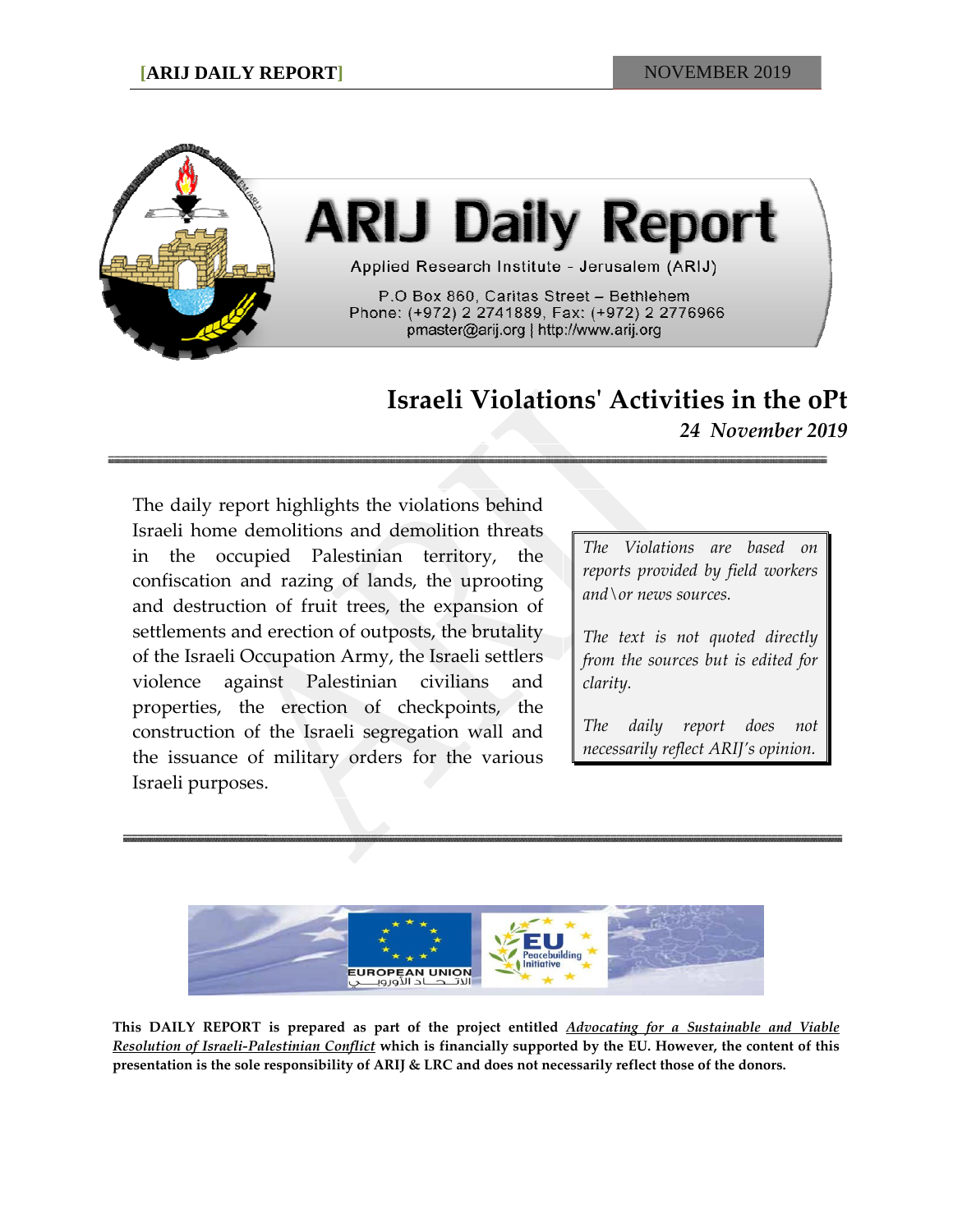## **Brutality of the Israeli Occupation Army**

- A Palestinian was shot and injured, in the town of Beit Ummar, in the southern occupied West Bank Governorate of Hebron. The Israeli Occupation Army (IOA) stationed near the illegal Israeli settlement of Karmi Tzur, fired live ammunition at Abdallah Abu Mariya, 21. The IOA used a silencer on the weapon that shot the young man. The young man was hit in the thigh, and transferred to hospital for treatment. (IMEMC 24 November 2019)
- Dozens of Palestinians students and citizens sustained suffocation, when Israeli Occupation Army (IOA) fired tear‐gas canisters near a complex of schools in Hebron. Dozens of Palestinian children as well as adults, suffered the effects of toxic tear‐gas the IOA fired at the complex of schools. (IMEMC 24 November 2019)
- The Israeli military closed the Ibrahimi Mosque in Hebron to Palestinian Muslim worshippers, as thousands of Jewish settlers converged on the old city, which is under full Israeli military rule, to mark what is known as Sarah holiday. Settlers were also seen placing stones with Jewish inscriptions on walls and arches in the old town of Hebron in an effort to make believe that the city is historically Jewish. (IMEMC 24 November 2019)

#### **Israeli Arrests**

- Three Palestinian children were detained by The Israeli Occupation Army (IOA), while they were leaving school in Beit Ummar in northern Hebron. The Israeli Occupation Army (IOA) detained the minors, in the southern occupied West Bank city of Hebron after they left school, taking them to a police station in the illegal settlement of Kiryat Arba. (IMEMC 24 November 2019)
- The Israeli Occupation Army (IOA) detained Salem Malaysha and Hasan Malaysha, from Jaba' town, south of the northern West Bank city of Jenin,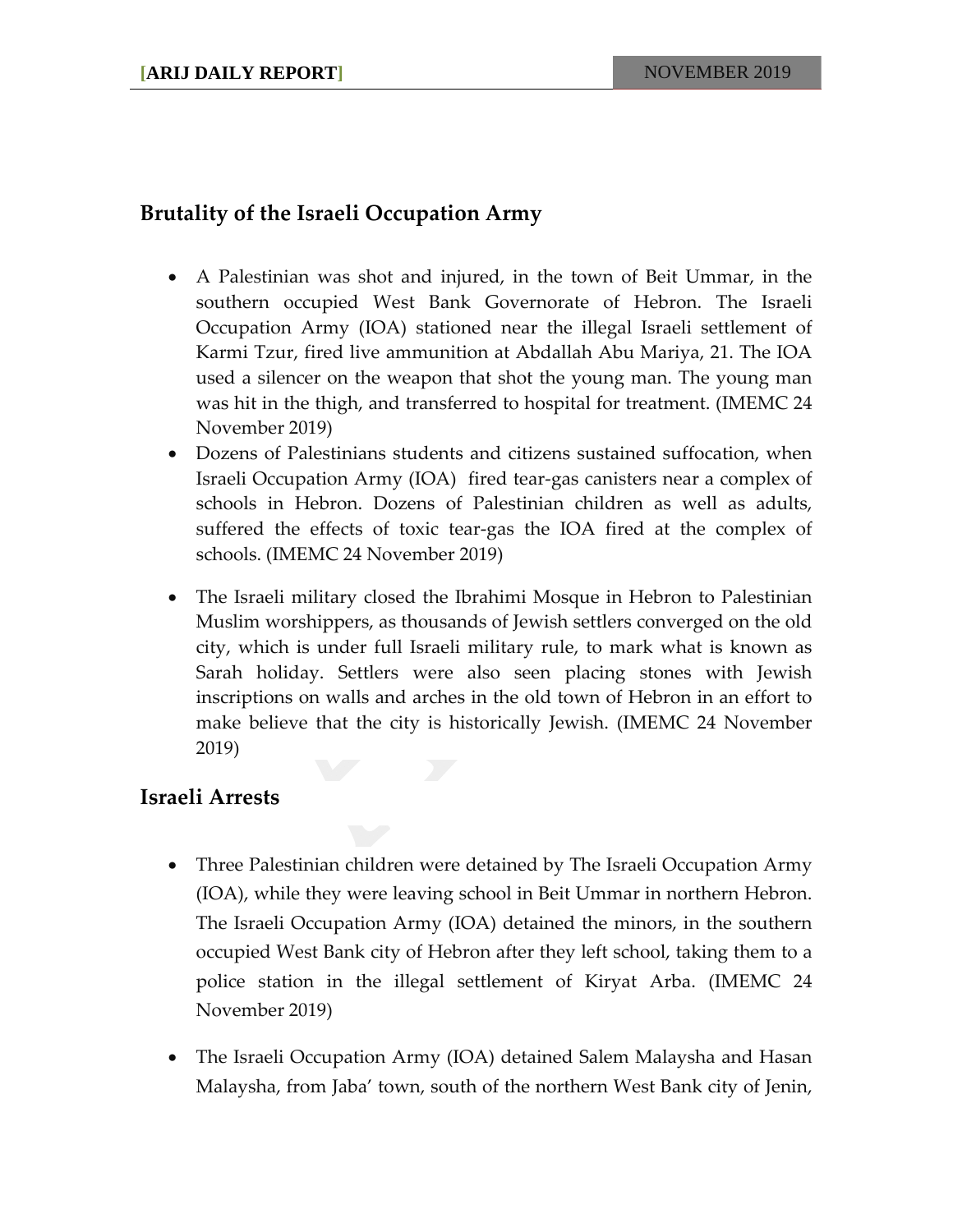after stopping them near a gate of the illegal Annexation Wall close to the nearby Qaffin town. (IMEMC

- The Israeli Occupation Army (IOA) detained Lu'ay Fawwaz 'Aabed, from his home in Surif town, northwest of Hebron in the southern part of the occupied West Bank. (IMEMC 24 November 2019)
- The Israeli Occupation Army (IOA) detained a former political prisoner, identified as Qais Mohammad Abu Mariya, 17, from Beit Ummar town, north of Hebron in the southern part of the occupied West Bank. (IMEMC 24 November 2019)
- The Israeli Occupation Army (IOA) detained Abdul-Rahman Taiseer Abu Sbeih, from Hebron city in the southern West Bank. (IMEMC 24 November 2019)

### **Israeli Settler Violence**

- Thousands of Israeli settlers stormed the Ibrahimi Mosque in Hebron, under heavy military protection. While the Ibrahimi Mosque is an *Islamic* place of worship, Palestinian Muslim worshipers were not allowed to enter it for prayer. Several buses carrying thousands of illegal Israeli settlers to the Old City of Hebron, to mark a *Jewish* religious event at the *Islamic* holy site. Israeli Forces strong‐armed Palestinian shop‐ owners to close in the vicinity of the Mosque, and kept local Palestinians away from the area, enforcing a system of segregation. Many tents were said to have been pitched in the Mosque's courtyards and inside the holy mosque, emitting loud music. (IMEMC 24 November 2019)
- A Palestinian infant sustained a moderate injury, when Israeli settlers, under Israeli army protection, attacked Palestinians' homes with stones in the neighborhood of Tel Rumeida in Hebron, in the southern occupied West Bank. Hundreds of settlers protected by army forced their way into the Old City of Hebron, attacking Palestinian civilians and storekeepers, shouting profanities at them and throwing stones at homes. Mohammad Hasan Tanina, 18 months, was hit in the head with a rock, by the rampaging settlers, while inside his family home. He sustained a moderate injury. Tension has been high in the city since Friday, when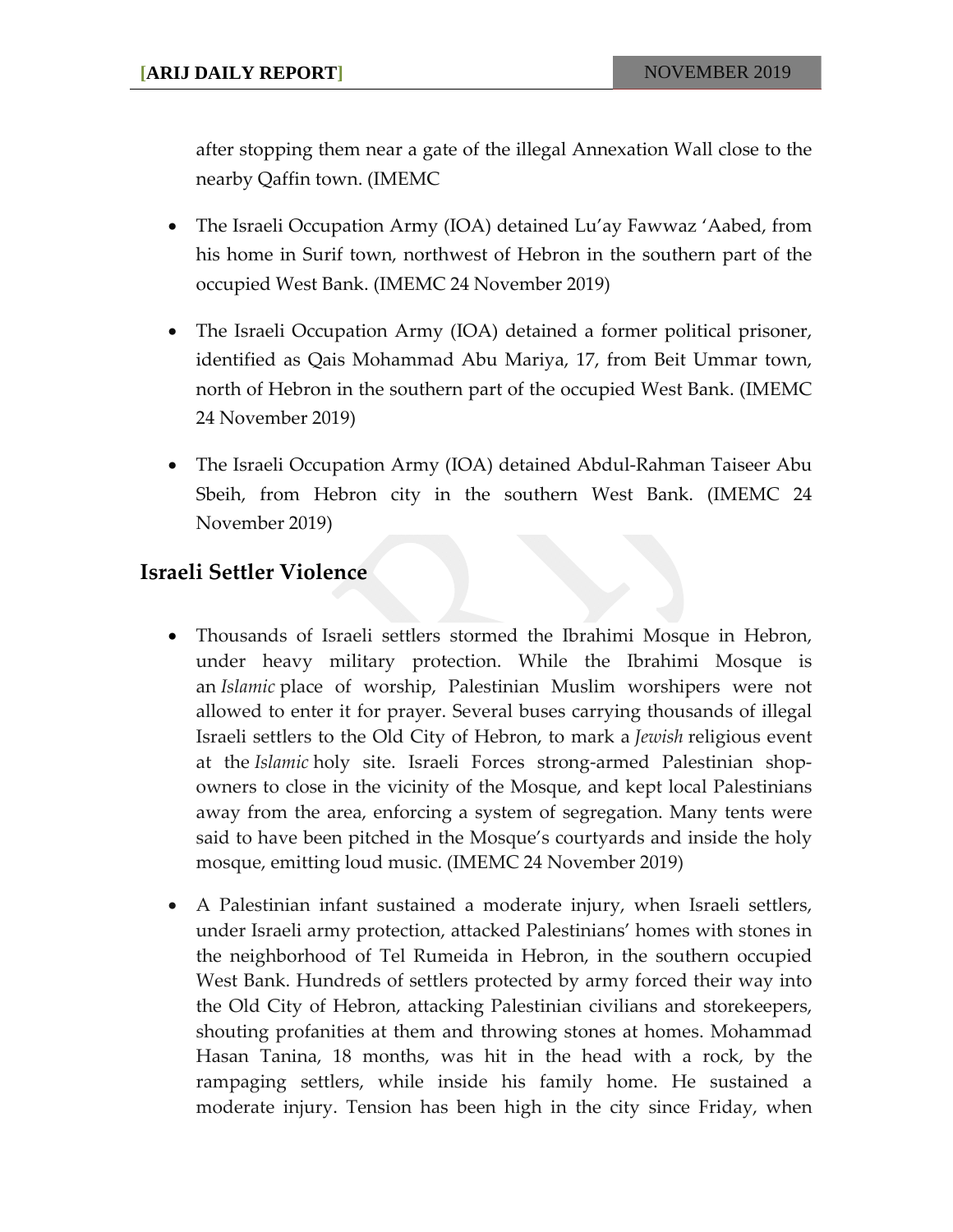Israeli settlers attacked homes of Palestinian families in the occupied section of the city, injuring several people. Settlers pelted stones and empty bottles as well as sprayed pepper gas at passersby, local residents and storekeepers, injuring some of them and terrorizing many others, especially children. (IMEMC 24 November 2019)

 Dozens of Jewish settlers desecrated the Aqsa Mosque's courtyards under tight police protection. Groups of settlers received explanations about the alleged temple mount as they were touring the Mosque's courtyards. (PALINFO 24 November 2019)

#### **Erection of Israeli checkpoints**

- The Israeli Occupation Army (IOA) installed roadblocks on Hebron's northern and southern roads in Jouret Bahlas and al‐Fahs areas, in addition to Sa'ir and Halhoul towns, before stopping and searching dozens of cars. (IMEMC 24 November 2019)
- Israel has tightened its restrictions on Palestinian farmers entering the area between the separation fence and Israeli territory. Until now, [Palestinians](https://www.haaretz.com/middle-east-news/palestinians) who own land in this [area](https://www.haaretz.com/israel-news/.premium-farming-permits-for-palestinians-in-west-bank-seam-zone-cut-drastically-1.6805980) have been able to acquire agricultural entry permits for the broad purpose of "maintaining their connection to the land." But under new regulations issued by Israel's Civil Administration in the West [Bank](https://www.haaretz.com/misc/tags/TAG-west-bank-1.5598977), the purpose of these permits has been narrowed, and they will also only be good for a certain number of entries. The new purpose is defined as "enabling agricultural land to be worked based on agricultural needs derived from the size of the plot and the type of produce, while maintaining the connection to these lands." Moreover, the number of times a farmer can access his lands will be capped according to the crops grown there. For instance, the maximum number of entries is 40 times a year for olives and onions, 50 times for figs and 220 for tomatoes or strawberries. The new protocol also stipulates that the size of the land would be taken into account when determining the amount of days alloted to a farmer. If a farmer has exhausted his entry quota, he must apply for a new permit, which will be granted only if he can prove that he was unable to finish his agricultural work within the visits allotted him. This creates a new bureaucratic hurdle for Palestinian farmers. The area between the separation fence and Israel comprises 140,000 dunams, most of which is Palestinian agricultural land. There are gates in the fence